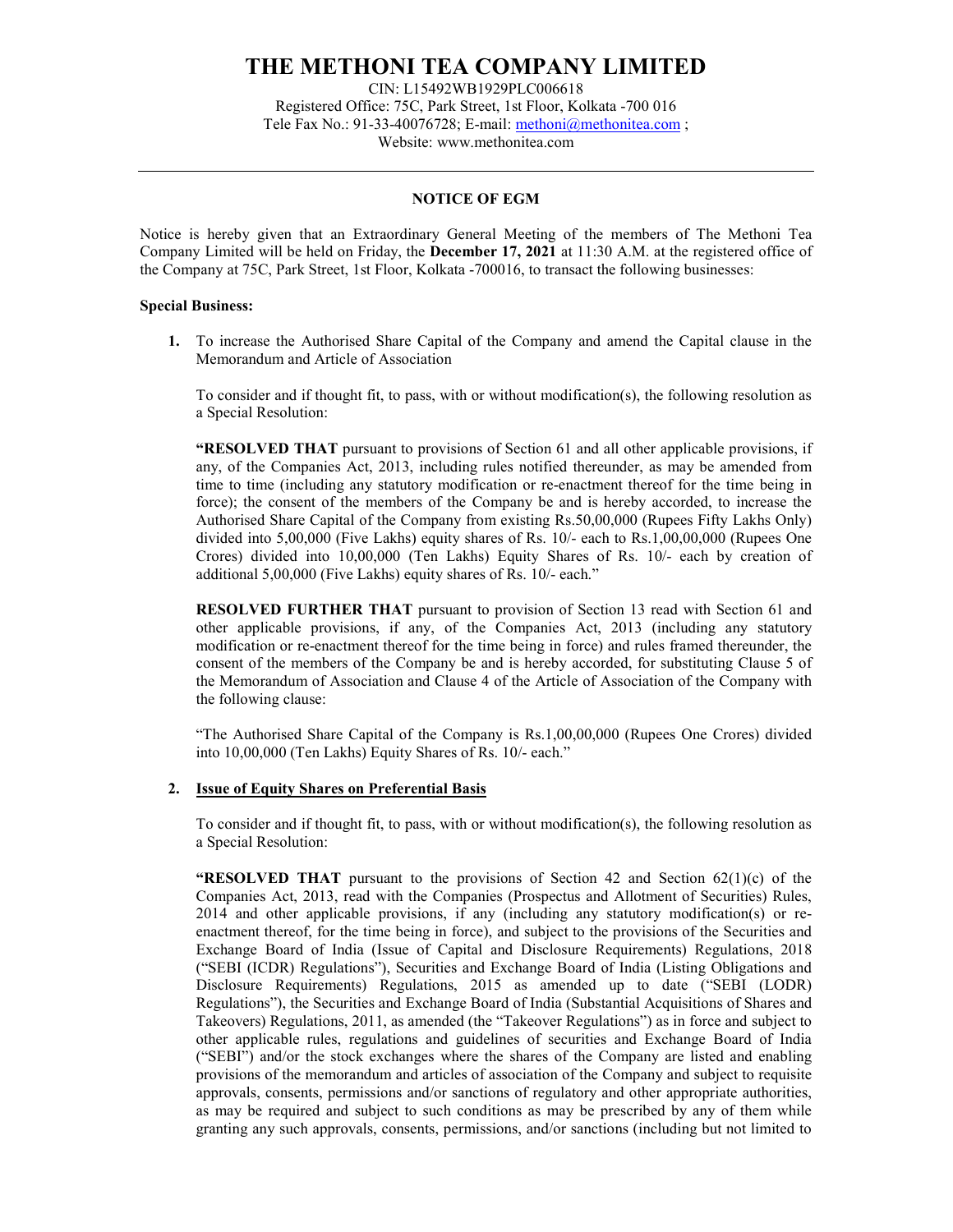approval from the Competition Commission of India) and which may be agreed to, by the board of directors of the Company ("Board", which term shall be deemed to include any committee constituted by the Board to exercise its powers including the powers conferred hereunder or any person authorized by the Board or its committee for such purpose) and subject to any other alterations, modifications, corrections, changes and variations that may be decided by the Board in its absolute discretion, the consent and approval of the members of the Company be and is hereby granted to Board to create, offer, issue and allot on a preferential basis, 5,00,000 equity shares of face value Rs.10/- each ("Equity Shares") for cash at a price of Rs.152/- (including a premium of Rs.142/- per Equity Share), for an aggregate amount of Rs.7,60,00,000/- (Rupees Seven Crores and Sixty Lakhs), to the following investor (the "Allottees") by way of preferential allotment on a private placement basis ("Preferential Allotment"), in accordance with the SEBI (ICDR) Regulations, 2018, the Companies Act, 2013 and other applicable laws and, on such terms and conditions as mentioned hereunder:

| <b>Name of Allottee</b>                         | Category       | <b>No. of Shares</b> | Subscription<br>Amount |
|-------------------------------------------------|----------------|----------------------|------------------------|
|                                                 |                |                      | (in Rs.)               |
| Rajendra Prasad Bubna                           | Promoter Group | 1,25,000             | 1,90,00,000            |
| Anita Bubna                                     | Promoter Group | 2,20,000             | 3,34,40,000            |
| Monet Securities Pvt. Ltd                       | Promoter Group | 4.000                | 6,08,000               |
| Generation<br>Gita<br>Energy<br>Private Limited | Non-Promoter   | 1,51,000             | 2,29,52,000            |
| <b>Total</b>                                    |                | 5,00,000             | 7,60,00,000            |

RESOLVED FURTHER THAT in accordance with the provision of Chapter V of the SEBI (ICDR) Regulations the "Relevant Date" for the purpose of calculating the floor price for the issue of equity shares be and is hereby fixed as Tuesday, November 16, 2021 being the 30 days prior to the date of Extra Ordinary General Meeting i.e., Friday, December 17, 2021.

RESOLVED FURTHER THAT all such equity shares to be issued and allotted by the Board shall be subject to provisions of Memorandum of Association and Article of Association of the Company and shall rank pari-passu in all respect including dividend (if any) with the existing equity shares of the Company;

RESOLVED FURTHER THAT the Preferential Allotment shall be made on the following terms and conditions: (i) The Allottees shall be required to bring in 100% of the consideration for the relevant Shares on or before the date of allotment hereof. (ii) The consideration for allotment of the relevant Shares shall be paid to the Company from the bank account of the Allottees (iii) Allotment of Shares shall only be made in dematerialized form. (iv) The Shares allotted to the Allottees shall rank paripassu, inter-se, with the existing equity shares of the Company in all respects (including with respect to dividend and voting rights) and shall be subject to the Memorandum of Association and Articles of Association of the Company and any applicable lock-in requirements in accordance with Regulation 167 of the SEBI (ICDR) Regulations, 2018. (v) The Shares shall be allotted within a period of 15 (fifteen) days from the date of this resolution. Where the allotment of the Shares is pending on account of pendency of any approval for the preferential issue / for such allotment by any regulatory / statutory authority, the allotment shall be completed within a period of 15 (fifteen) days from the date of such approval.

RESOLVED FURTHER THAT subject to SEBI (ICDR) Regulations, 2018 and other applicable laws, the Board be and is hereby authorized to decide, approve, vary, modify and alter the terms and conditions of the issue of the Shares, as it may, in its sole and absolute discretion deem fit within the scope of this approval of Members and expedient and to make an offer to the Allottees through private placement offer cum application letter (in Form PAS-4 as prescribed under the Companies Act, 2013), without being required to seek any further consent or approval of the Members.

RESOLVED FURTHER THAT pursuant to the provisions of the Companies Act, 2013 complete record of private placement offers be recorded in Form PAS-5 for the issue of invitation to subscribe to the Shares.

RESOLVED FURTHER THAT for the purpose of giving effect to the above, the Board be and is hereby authorized to do all such acts, deeds, matters and things as it may in its absolute discretion deemed necessary, desirable and expedient for such purpose, including without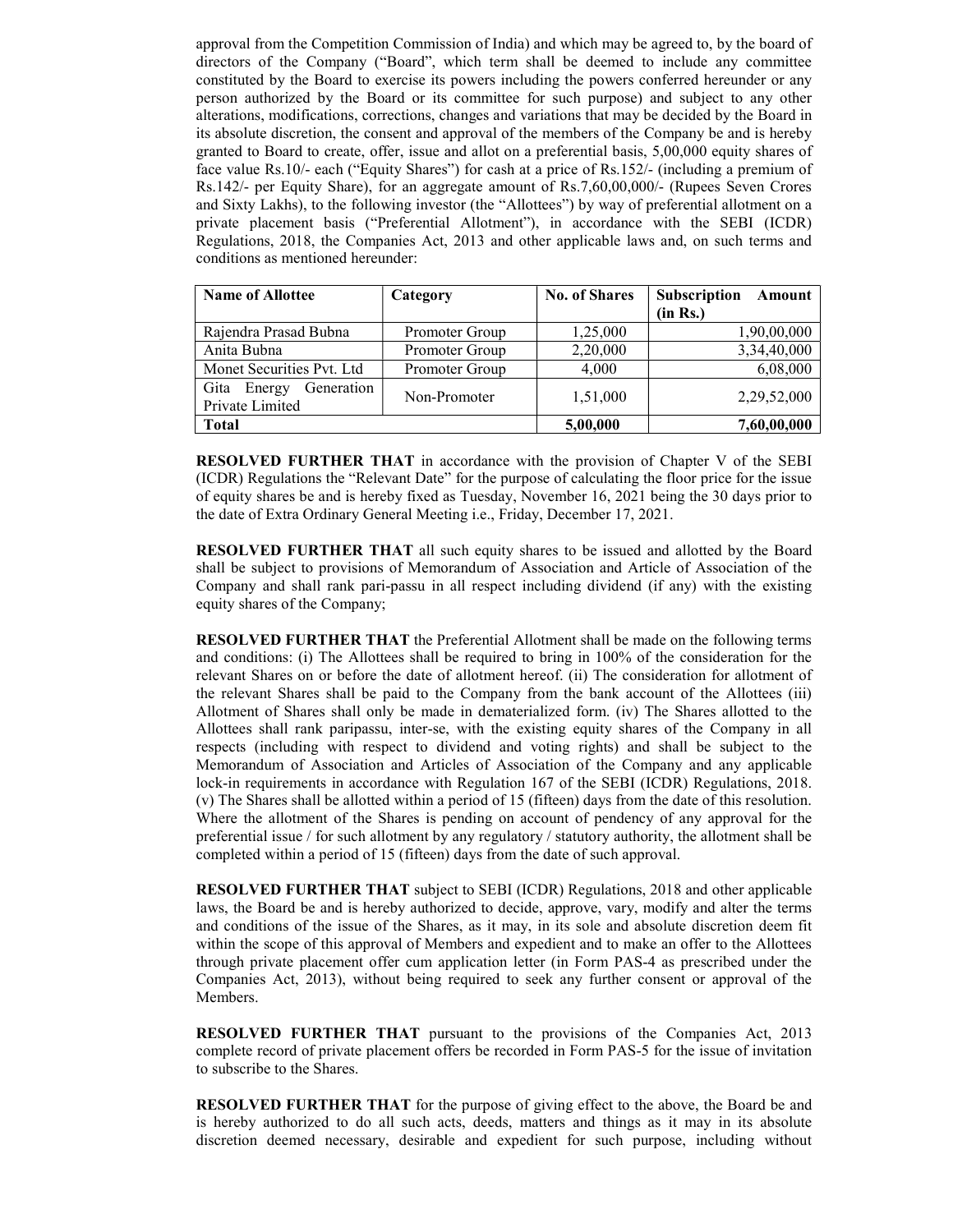limitation, issuing clarification on the offer, issue and allotment of the equity shares and listing of equity shares at the Stock Exchanges as per the terms and conditions of SEBI (LODR) Regulations and other applicable Guidelines, Rules and Regulations, to execute the necessary documents and enter into contracts, arrangements, agreements, documents (including appointment of agencies, intermediaries and advisor for the Preferential Issue), resolving all questions and doubt that may arise with respect to the offer, issued and allotment of equity shares, and to authorize all such person as may be deemed necessary, in connection therewith and incidental thereto as the Board in its absolute discretion shall deem fit without being required to seek any fresh approval of the Shareholders of the Company and that the decision of the Board shall be final and conclusive;

RESOLVED FURTHER THAT the Board be and is hereby authorized to delegate all or any of the power herein conferred, to any committee or to one or more Directors or executive of the Company including making necessary filings with the Stock Exchanges and Regulatory Authorities and execution of any documents on behalf of the Company and to represent the Company before any governmental authorities and to appoint Consultants, Professional Advisors and Legal Advisors to give effect to the aforesaid resolution;

RESOLVED FURTHER THAT all actions taken by the Board in connection with any matter(s) referred to or contemplated in any of the foregoing resolution be and are hereby approved, ratified and confirmed in all respects."

By Order of the Board of Directors For The Methoni Tea Company Limited

### RAJENDRA PRASAD BUBNA Whole-time Director DIN: 00180543

November 22, 2021 Regd. Office: 75C, Park Street, 1st Floor, Kolkata -700016

#### Notes:

- 1. The Statement pursuant to Section 102 of the Companies Act, 2013, which sets out details relating to special business is annexed hereto.
- 2. A Member entitled to attend and vote at the EGM may appoint a proxy to attend and vote on his behalf. A proxy need not be a Member of the Company.
- 3. Proxies, in order to be effective, must be received at the Registered Office of the Company at 75C, Park Street, 1st Floor, Kolkata -700016 not less than forty-eight hours before the commencement of the EGM.
- 4. A person can act as a proxy on behalf of members not exceeding 50 and holding in the aggregate not more than 10% of the total share capital of the Company carrying voting rights. A member holding more than 10% of the total share capital of the Company carrying voting rights may appoint a single person as proxy and such person shall not act as a proxy for any other person or shareholder.
- 5. During the period beginning 24 hours before the time fixed for the commencement of the meeting and ending with the conclusion of the meeting, a member would be entitled to inspect the proxies lodged with the Company, at any time during the business hours of the Company, provided that not less than three days of notice in writing is given to the Company.
- 6. Pursuant to Section 113 of the Companies Act, 2013, corporate members are requested to send a certified copy of the Board Resolution/Authorization together with specimen signature authorizing their representative, intending to attend and vote at the EGM.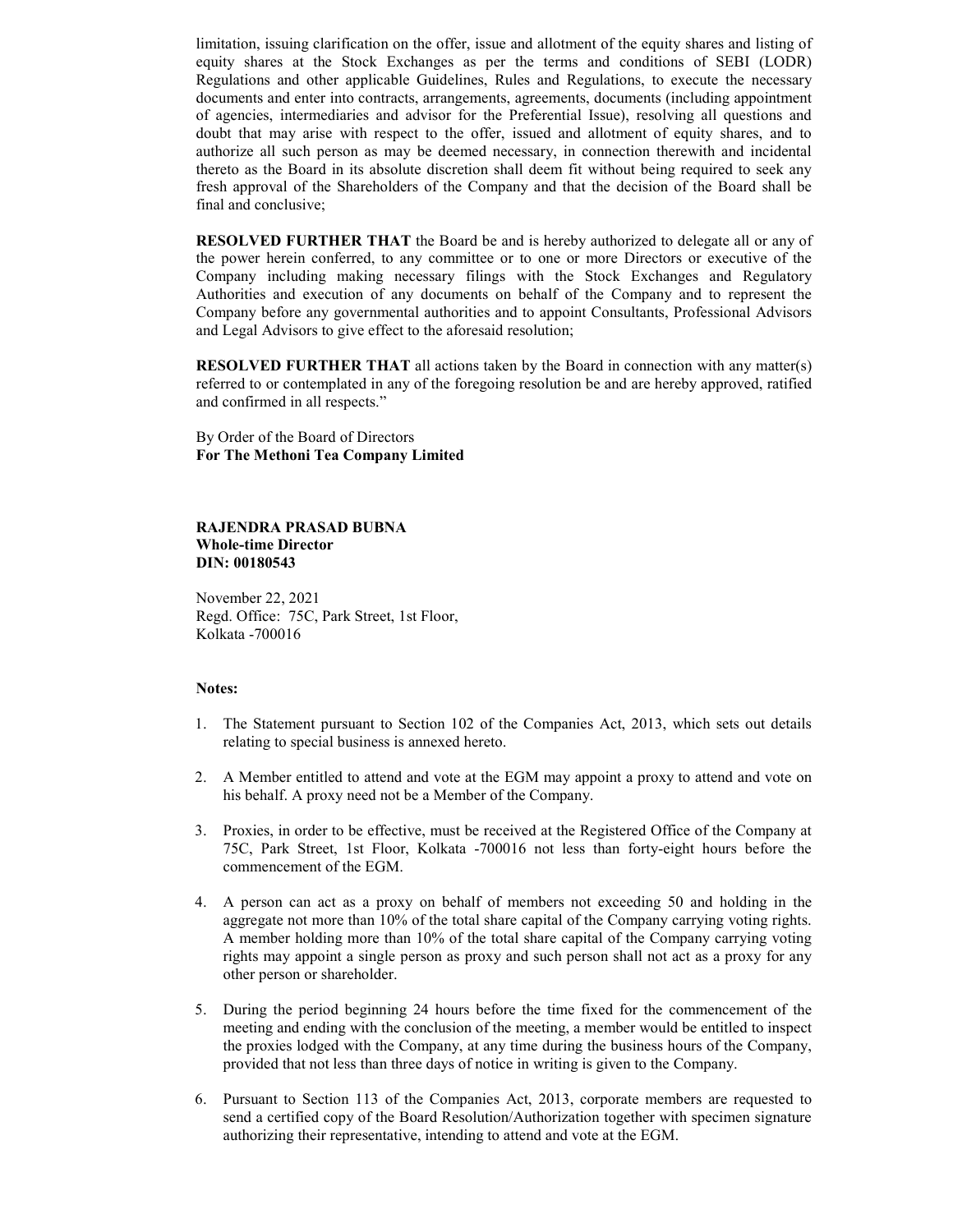- 7. Pursuant to the provisions of Section 108 of the Companies Act, 2013 read with Rule 20 of the Companies (Management and Administration) Rules, 2014 (as amended) and Regulation 44 of SEBI (Listing Obligations & Disclosure Requirements) Regulations 2015 (as amended), the Company is providing facility of remote e-Voting to its Members in respect of the business to be transacted at the EGM. For this purpose, the Company has entered into an agreement with Central Depository Services (India) Limited (CDSL). The Board of Directors of the Company has appointed CS Md. Shahnawaz (COP No. 15076), Practicing Company Secretary as the Scrutinizer for this purpose. The detailed instructions for e-voting are given as a separate attachment to this notice. The e-voting period begins on Tuesday, December 14, 2021 at 9.00 AM and ends on Thursday, December 16, 2021 at 5.00 PM. The Members who have cast their vote by remote e-voting prior to the EGM may also attend the EGM but shall not be entitled to cast their vote again.
- 8. Attendance slip, proxy form of the venue of the Meeting are annexed hereto.
- 9. In case of Joint holders attending the Meeting, only such joint holder who is higher in the order of names will be entitled to vote.
- 10. All documents referred to in the Notice will be available for inspection at the Company's registered office during normal business hours on working days up to the date of the Extra Ordinary General Meeting.
- 11. Members holding shares in electronic form are requested to intimate immediately any change in their address to their Depository Participants with whom they are maintaining their demat accounts. Members holding shares in physical form are requested to advise any change in their address immediately to the Company/Registrar.
- 12. The Securities and Exchange Board of India (SEBI) has mandated the submission of Permanent Account Number (PAN) by every participant in securities market. Members holding shares in electronic form are, therefore, requested to submit their PAN to their Depository Participants with whom they are maintaining their demat accounts. Members holding shares in physical form can submit their PAN to the Company/Registrar.
- 13. The Notice of the EGM is being sent by electronic mode to those Members whose E-mail addresses are registered with the Company/Depositories, unless any Member has requested for a physical copy of the same. For Members who have not registered their E-mail addresses, physical copy is being sent by the permitted mode.
- 14. Members holding shares in single name and physical form are advised to make nomination in respect of their shareholding in the Company.
- 15. The Notice of the EGM is being sent by electronic mode to those Members whose E-mail addresses are registered with the Company/Depositories, unless any Member has requested for a physical copy of the same. For Members who have not registered their E-mail addresses, physical copy is being sent by the permitted mode. All these above-mentioned documents will also be available on the Company's website www.methonitea.com for download by the Members. We, request the Members to update their email address with their depository participant to ensure that the annual reports and other documents reach them on their preferred email address. Members holding shares in physical form may intimate us their e-mail address along with name, address and folio no. for registration at methoni@methonitea.com.
- 16. To support the 'Green Initiative', the Members who have not registered their E-mail addresses are requested to register the same with the Registrar/Depositories.
- 17. Voting through Electronic Means

# THE INSTRUCTIONS FOR MEMBERS FOR REMOTE E-VOTING AND JOINING GENERAL MEETING ARE AS UNDER: -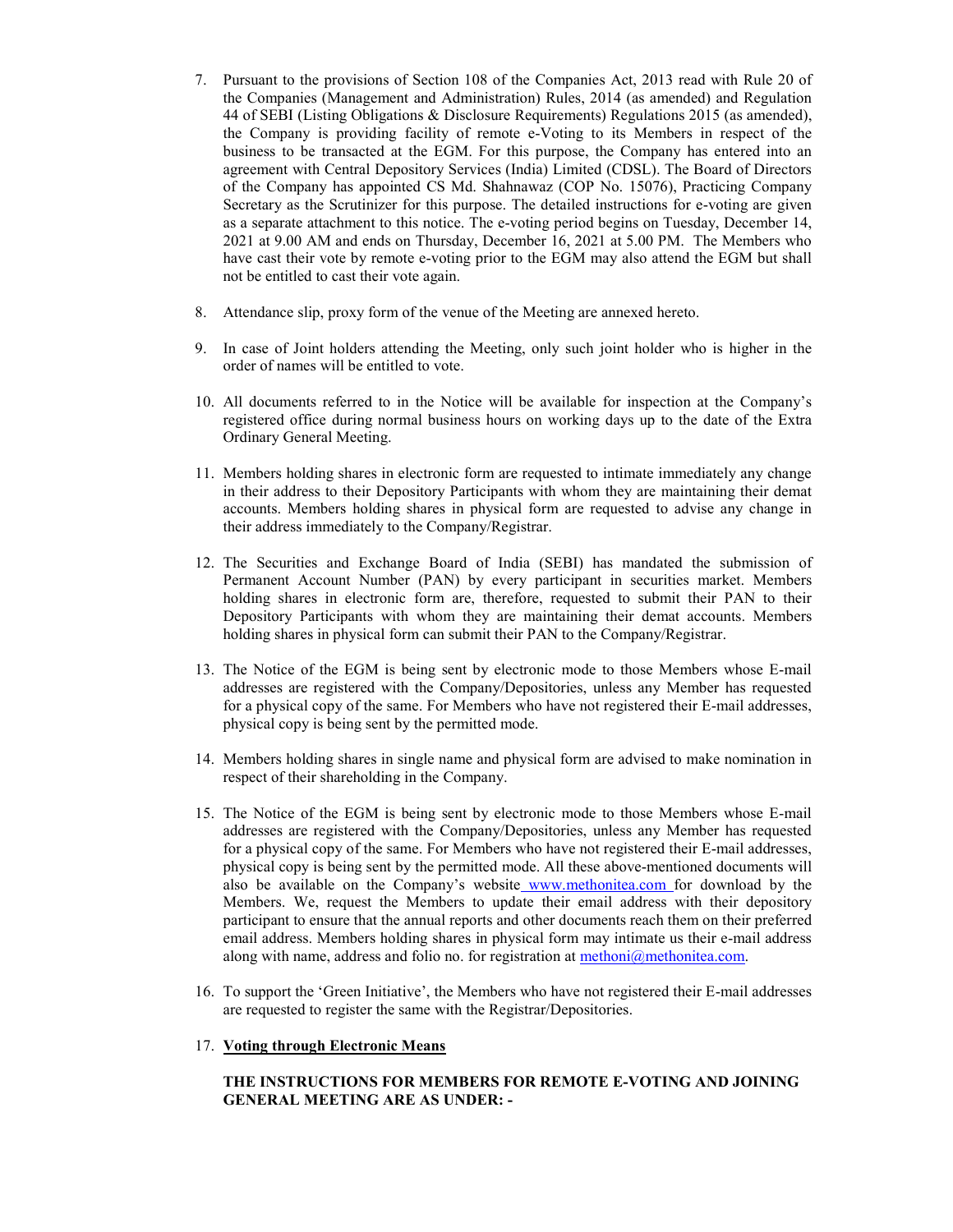The remote e-voting period begins on 14th December, 2021 at 09:00 A.M. and ends on 16th December, 2021 at 05:00 P.M. The remote e-voting module shall be disabled by CDSL for voting thereafter. The Members, whose names appear in the Register of Members / Beneficial Owners as on the record date (cut-off date) i.e.  $10<sup>th</sup>$  December, 2021 may cast their vote electronically. The voting right of shareholders shall be in proportion to their share in the paid-up equity share capital of the Company as on the cut-off date, being 10<sup>th</sup> December, 2021.

- (i) Shareholders who have already voted prior to the meeting date would not be entitled to vote at the meeting venue.
- (ii) Pursuant to SEBI Circular No. SEBI/HO/CFD/CMD/CIR/P/2020/242 dated 09.12.2020, under Regulation 44 of Securities and Exchange Board of India (Listing Obligations and Disclosure Requirements) Regulations, 2015, listed entities are required to provide remote e-voting facility to its shareholders, in respect of all shareholders' resolutions. However, it has been observed that the participation by the public non-institutional shareholders/retail shareholders is at a negligible level.

Currently, there are multiple e-voting service providers (ESPs) providing e-voting facility to listed entities in India. This necessitates registration on various ESPs and maintenance of multiple user IDs and passwords by the shareholders.

In order to increase the efficiency of the voting process, pursuant to a public consultation, it has been decided to enable e-voting to all the demat account holders, by way of a single login credential, through their demat accounts/ websites of Depositories/ Depository Participants. Demat account holders would be able to cast their vote without having to register again with the ESPs, thereby, not only facilitating seamless authentication but also enhancing ease and convenience of participating in e-voting process.

(iii) In terms of SEBI circular no. SEBI/HO/CFD/CMD/CIR/P/2020/242 dated December 9, 2020 on e-Voting facility provided by Listed Companies, Individual shareholders holding securities in demat mode are allowed to vote through their demat account maintained with Depositories and Depository Participants. Shareholders are advised to update their mobile number and email Id in their demat accounts in order to access e-Voting facility.

Pursuant to abovesaid SEBI Circular, Login method for e-Voting and joining virtual meetings for Individual shareholders holding securities in Demat mode is given below:

| <sub>of</sub><br><b>Type</b>                           | <b>Login Method</b>                                                                                                                                                                                                                                                                                                                                                                                                                                                                                                                                                                                                                                                                              |
|--------------------------------------------------------|--------------------------------------------------------------------------------------------------------------------------------------------------------------------------------------------------------------------------------------------------------------------------------------------------------------------------------------------------------------------------------------------------------------------------------------------------------------------------------------------------------------------------------------------------------------------------------------------------------------------------------------------------------------------------------------------------|
| shareholders                                           |                                                                                                                                                                                                                                                                                                                                                                                                                                                                                                                                                                                                                                                                                                  |
| Individual<br>Shareholders<br>holding<br>securities in | Users who have opted for CDSL Easi / Easiest facility, can login through their<br>1.<br>existing user id and password. Option will be made available to reach e-Voting<br>page without any further authentication. The URL for users to login to Easi /<br>https://web.cdslindia.com/myeasi/home/login<br>Easiest<br>are<br>visit<br>$\alpha$ r<br>www.cdslindia.com and click on Login icon and select New System Myeasi.                                                                                                                                                                                                                                                                       |
| Demat mode<br>with CDSL                                | After successful login the Easi / Easiest user will be able to see the e-Voting<br>2.<br>option for eligible companies where the evoting is in progress as per the<br>information provided by company. On clicking the evoting option, the user will<br>be able to see e-Voting page of the e-Voting service provider for casting your<br>vote during the remote e-Voting period or joining virtual meeting $\&$ voting<br>during the meeting. Additionally, there is also links provided to access the<br>Service<br>e-Voting<br>Providers<br>$\circ$ f<br>all<br>system<br>i.e.<br>CDSL/NSDL/KARVY/LINKINTIME, so that the user can visit the e-Voting<br>service providers' website directly. |
|                                                        | If the user is not registered for Easi/Easiest, option to register is available at<br>3.<br>https://web.cdslindia.com/myeasi/Registration/EasiRegistration                                                                                                                                                                                                                                                                                                                                                                                                                                                                                                                                       |
|                                                        | Alternatively, the user can directly access e-Voting page by providing Demat<br>4.<br>Account Number and PAN No. from a e-Voting link available on<br>www.cdslindia.com home page. The system will authenticate the user by<br>sending OTP on registered Mobile & Email as recorded in the Demat Account.<br>After successful authentication, user will be able to see the e-Voting option                                                                                                                                                                                                                                                                                                       |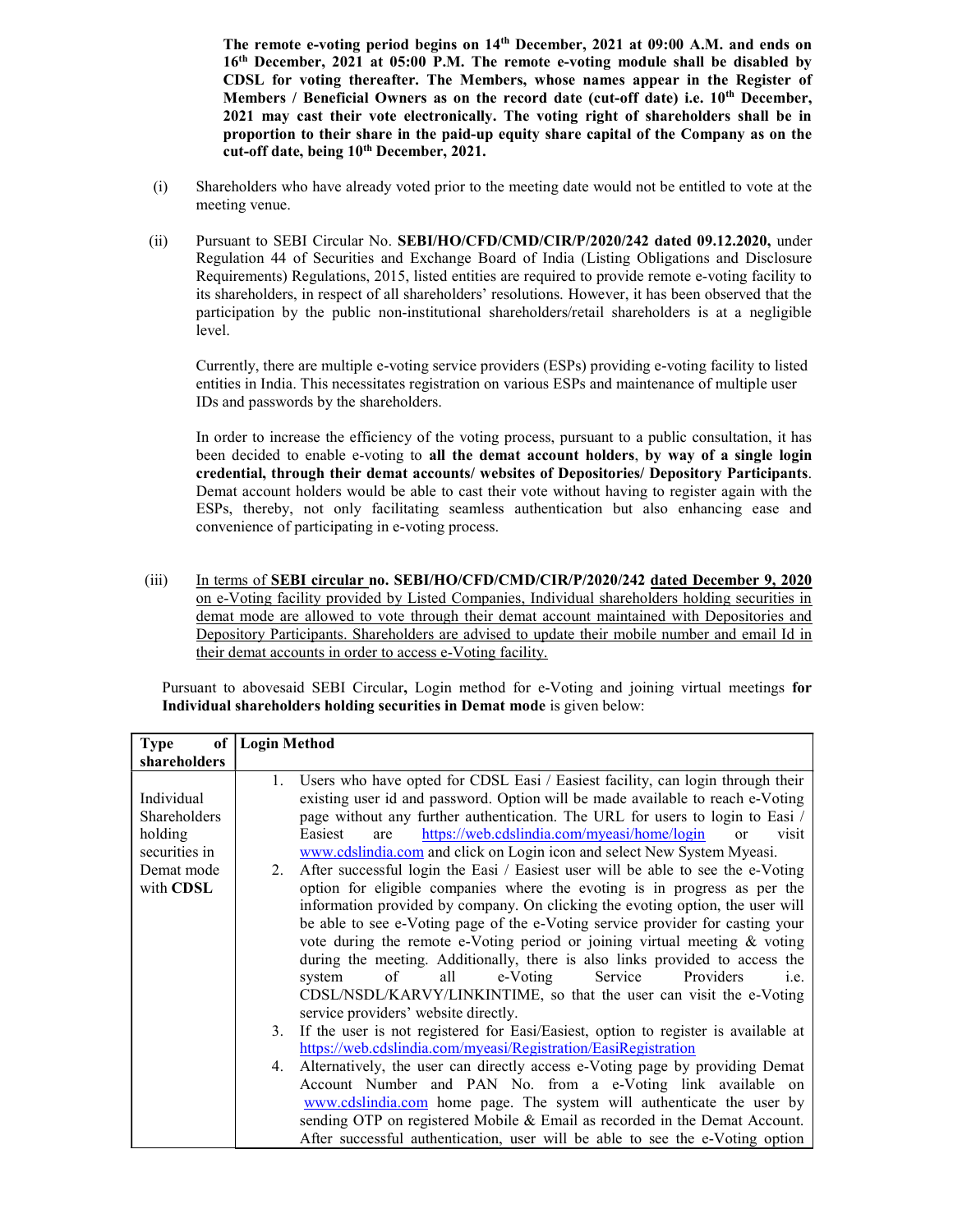|                                                                                                                                          | where the evoting is in progress and also able to directly access the system of all<br>e-Voting Service Providers.                                                                                                                                                                                                                                                                                                                                                                                                                                                                                                                                                                                                                                                                                                                                                                                                                                                                                                                                                                                                                        |
|------------------------------------------------------------------------------------------------------------------------------------------|-------------------------------------------------------------------------------------------------------------------------------------------------------------------------------------------------------------------------------------------------------------------------------------------------------------------------------------------------------------------------------------------------------------------------------------------------------------------------------------------------------------------------------------------------------------------------------------------------------------------------------------------------------------------------------------------------------------------------------------------------------------------------------------------------------------------------------------------------------------------------------------------------------------------------------------------------------------------------------------------------------------------------------------------------------------------------------------------------------------------------------------------|
| Individual<br>Shareholders<br>holding<br>securities in<br>demat mode<br>with NSDL                                                        | If you are already registered for NSDL IDeAS facility, please visit the e-<br>1)<br>Services website of NSDL. Open web browser by typing the following URL:<br>https://eservices.nsdl.com either on a Personal Computer or on a mobile. Once<br>the home page of e-Services is launched, click on the "Beneficial Owner" icon<br>under "Login" which is available under 'IDeAS' section. A new screen will<br>open. You will have to enter your User ID and Password. After successful<br>authentication, you will be able to see e-Voting services. Click on "Access to e-<br>Voting" under e-Voting services and you will be able to see e-Voting page.<br>Click on company name or e-Voting service provider name and you will be re-<br>directed to e-Voting service provider website for casting your vote during the<br>remote e-Voting period or joining virtual meeting $\&$ voting during the meeting.                                                                                                                                                                                                                           |
|                                                                                                                                          | If the user is not registered for IDeAS e-Services, option to register is available<br>2)<br>at https://eservices.nsdl.com. Select "Register Online for IDeAS "Portal or click<br>at https://eservices.nsdl.com/SecureWeb/IdeasDirectReg.jsp<br>Visit the e-Voting website of NSDL. Open web browser by typing the following<br>3)<br>URL: https://www.evoting.nsdl.com/ either on a Personal Computer or on a<br>mobile. Once the home page of e-Voting system is launched, click on the icon<br>"Login" which is available under 'Shareholder/Member' section. A new screen<br>will open. You will have to enter your User ID (i.e. your sixteen digit demat<br>account number hold with NSDL), Password/OTP and a Verification Code as<br>shown on the screen. After successful authentication, you will be redirected to<br>NSDL Depository site wherein you can see e-Voting page. Click on company<br>name or e-Voting service provider name and you will be redirected to e-Voting<br>service provider website for casting your vote during the remote e-Voting period<br>or joining virtual meeting $&$ voting during the meeting |
| Individual<br>Shareholders<br>(holding<br>securities<br>in<br>demat mode)<br>login through<br>their<br><b>Depository</b><br>Participants | You can also login using the login credentials of your demat account through<br>your Depository Participant registered with NSDL/CDSL for e-Voting facility.<br>After Successful login, you will be able to see e-Voting option. Once you click<br>on e-Voting option, you will be redirected to NSDL/CDSL Depository site after<br>successful authentication, wherein you can see e-Voting feature. Click on<br>company name or e-Voting service provider name and you will be redirected to<br>e-Voting service provider website for casting your vote during the remote e-<br>Voting period or joining virtual meeting $&$ voting during the meeting.                                                                                                                                                                                                                                                                                                                                                                                                                                                                                  |

Important note: Members who are unable to retrieve User ID/ Password are advised to use Forget User ID and Forget Password option available at abovementioned website.

Helpdesk for Individual Shareholders holding securities in demat mode for any technical issues related to login through Depository i.e. CDSL and NSDL

| Login type                                                            | <b>Helpdesk details</b>                                                                                                                                                             |
|-----------------------------------------------------------------------|-------------------------------------------------------------------------------------------------------------------------------------------------------------------------------------|
| Individual Shareholders holding securities in<br>Demat mode with CDSL | Members facing any technical issue in login can<br>contact CDSL helpdesk by sending a request at<br>helpdesk.evoting@cdslindia.comor contact at 022-                                |
|                                                                       | 23058738 and 22-23058542-43.                                                                                                                                                        |
| Individual Shareholders holding securities in<br>Demat mode with NSDL | Members facing any technical issue in login can<br>contact NSDL helpdesk by sending a request at<br>evoting@nsdl.co.in or call at toll free no.: 1800 1020<br>990 and 1800 22 44 30 |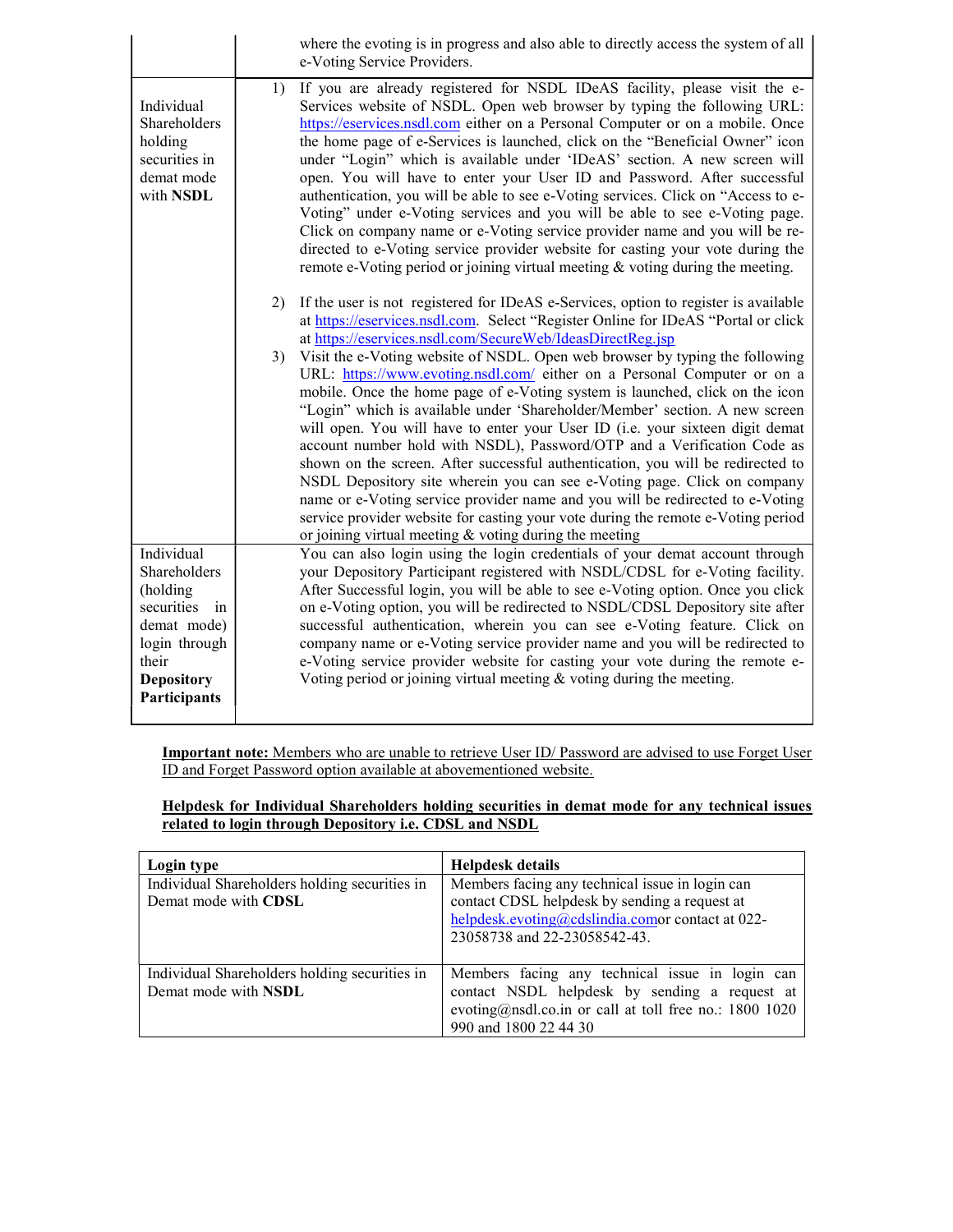- (iv) Login method for e-Voting and joining virtual meeting for shareholders other than individual shareholders holding in Demat form & physical shareholders.
	- 1) The shareholders should log on to the e-voting website www.evotingindia.com.
	- 2) Click on "Shareholders" module.
	- 3) Now enter your User ID
		- a. For CDSL: 16 digits beneficiary ID,
		- b. For NSDL: 8 Character DP ID followed by 8 Digits Client ID,
		- c. Shareholders holding shares in Physical Form should enter Folio Number registered with the Company.
	- 4) Next enter the Image Verification as displayed and Click on Login.
	- 5) If you are holding shares in demat form and had logged on to www.evotingindia.com and voted on an earlier e-voting of any company, then your existing password is to be used.
	- $6$ ) If you are a first-time user follow the steps given below:

|                     | If you are a first three aser follow the steps given below.                                                                                                                                 |
|---------------------|---------------------------------------------------------------------------------------------------------------------------------------------------------------------------------------------|
|                     | For Shareholders holding shares in Demat Form other than individual and Physica                                                                                                             |
|                     | Form                                                                                                                                                                                        |
| <b>PAN</b>          | Enter your 10 digit alpha-numeric *PAN issued by Income Tax Department (Applicable                                                                                                          |
|                     | for both demat shareholders as well as physical shareholders)                                                                                                                               |
|                     | Shareholders who have not updated their PAN with the Company/Depository<br>$\bullet$<br>Participant are requested to use the sequence number sent by Company/RTA or<br>contact Company/RTA. |
| Dividend            | Enter the Dividend Bank Details or Date of Birth (in dd/mm/yyyy format) as recorded                                                                                                         |
| <b>Bank Details</b> | in your demat account or in the company records in order to login.                                                                                                                          |
| <b>OR</b> Date of   | If both the details are not recorded with the depository or company, please<br>$\bullet$                                                                                                    |
| Birth (DOB)         | enter the member id / folio number in the Dividend Bank details field as                                                                                                                    |
|                     | mentioned in instruction $(v)$ .                                                                                                                                                            |

- (v) After entering these details appropriately, click on "SUBMIT" tab.
- (vi) Shareholders holding shares in physical form will then directly reach the Company selection screen. However, shareholders holding shares in demat form will now reach 'Password Creation' menu wherein they are required to mandatorily enter their login password in the new password field. Kindly note that this password is to be also used by the demat holders for voting for resolutions of any other company on which they are eligible to vote, provided that company opts for e-voting through CDSL platform. It is strongly recommended not to share your password with any other person and take utmost care to keep your password confidential.
- (vii) For shareholders holding shares in physical form, the details can be used only for e-voting on the resolutions contained in this Notice.
- (viii) Click on the EVSN for the relevant <Company Name> on which you choose to vote.
- (ix) On the voting page, you will see "RESOLUTION DESCRIPTION" and against the same the option "YES/NO" for voting. Select the option YES or NO as desired. The option YES implies that you assent to the Resolution and option NO implies that you dissent to the Resolution.
- (x) Click on the "RESOLUTIONS FILE LINK" if you wish to view the entire Resolution details.
- (xi) After selecting the resolution, you have decided to vote on, click on "SUBMIT". A confirmation box will be displayed. If you wish to confirm your vote, click on "OK", else to change your vote, click on "CANCEL" and accordingly modify your vote.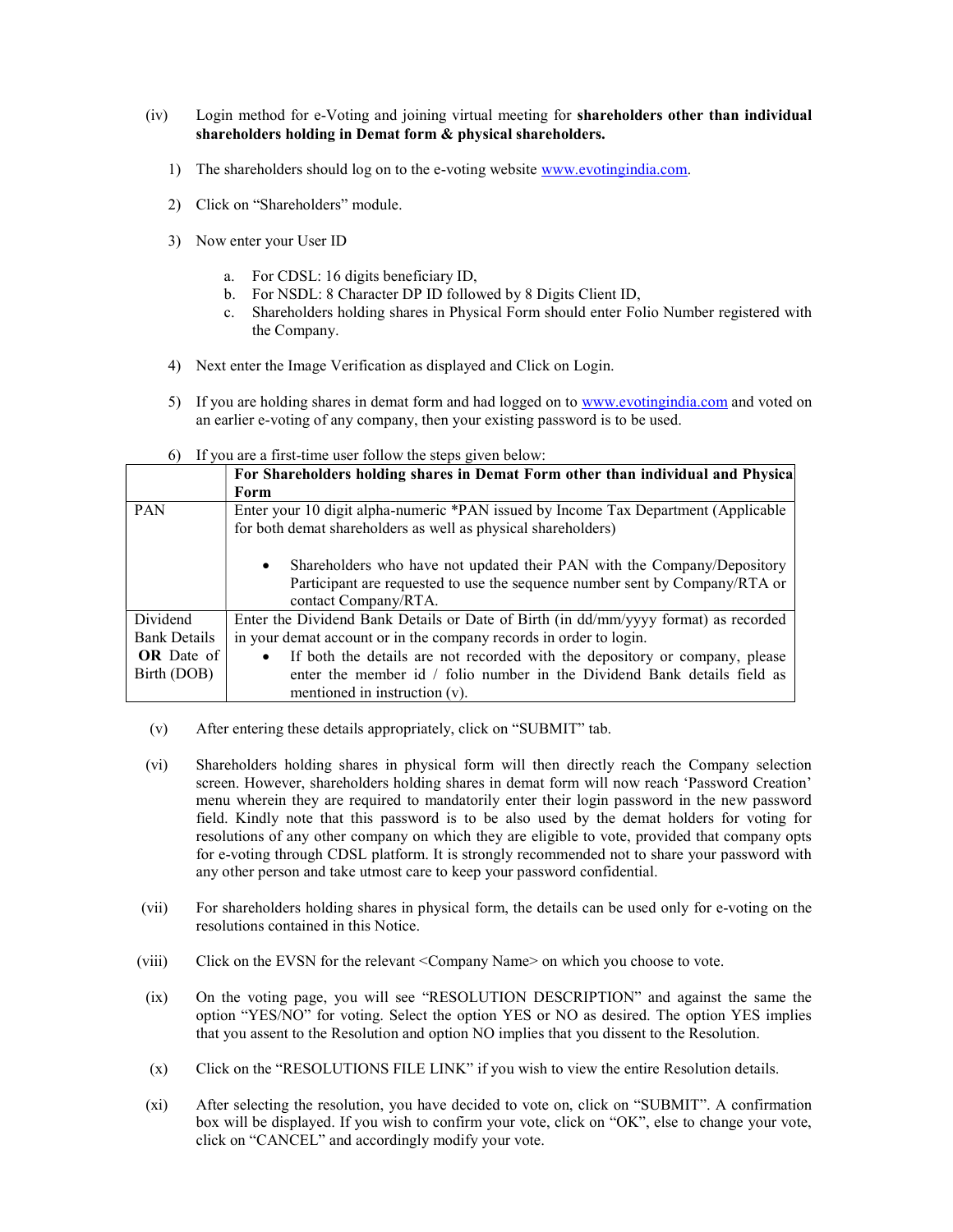- (xii) Once you "CONFIRM" your vote on the resolution, you will not be allowed to modify your vote.
- (xiii) You can also take a print of the votes cast by clicking on "Click here to print" option on the Voting page.
- (xiv) If a demat account holder has forgotten the login password then Enter the User ID and the image verification code and click on Forgot Password  $\&$  enter the details as prompted by the system.

## (xv) Facility for Non – Individual Shareholders and Custodians –Remote Voting

- Non-Individual shareholders (i.e. other than Individuals, HUF, NRI etc.) and Custodians are required to log on to www.evotingindia.com and register themselves in the "Corporates" module.
- A scanned copy of the Registration Form bearing the stamp and sign of the entity should be emailed to helpdesk.evoting@cdslindia.com.
- After receiving the login details a Compliance User should be created using the admin login and password. The Compliance User would be able to link the account(s) for which they wish to vote on.
- The list of accounts linked in the login should be mailed to helpdesk.evoting@cdslindia.com and on approval of the accounts they would be able to cast their vote.
- A scanned copy of the Board Resolution and Power of Attorney (POA) which they have issued in favour of the Custodian, if any, should be uploaded in PDF format in the system for the scrutinizer to verify the same.
- Alternatively Non Individual shareholders are required to send the relevant Board Resolution/ Authority letter etc. together with attested specimen signature of the duly authorized signatory who are authorized to vote, to the Scrutinizer and to the Company at the email address viz;  $methoni@method$  interaction if they have voted from individual tab & not uploaded same in the CDSL e-voting system for the scrutinizer to verify the same.

## PROCESS FOR THOSE SHAREHOLDERS WHOSE EMAIL/MOBILE NO. ARE NOT REGISTERED WITH THE COMPANY/DEPOSITORIES.

1. For Physical shareholders- please provide necessary details like Folio No., Name of shareholder, scanned copy of the share certificate (front and back), PAN (self attested scanned copy of PAN card), AADHAR (self attested scanned copy of Aadhar Card) by email to Company/RTA email id.

2. For Demat shareholders  $-$ , Please update your email id  $\&$  mobile no. with your respective Depository Participant (DP)

3. For Individual Demat shareholders – Please update your email id  $&$  mobile no. with your respective Depository Participant (DP) which is mandatory while e-Voting & joining virtual meetings through Depository.

If you have any queries or issues regarding attending AGM & e-Voting from the CDSL e-Voting System, you can write an email to helpdesk.evoting@cdslindia.com or contact at 022-23058738 and 022-23058542/43.

All grievances connected with the facility for voting by electronic means may be addressed to Mr. Rakesh Dalvi, Sr. Manager, (CDSL, ) Central Depository Services (India) Limited, A Wing, 25th Floor, Marathon Futurex, Mafatlal Mill Compounds, N M Joshi Marg, Lower Parel (East), Mumbai - 400013 or send an email to helpdesk.evoting@cdslindia.com or call on 022-23058542/43.

### THE INSTRUCTIONS FOR MEMBERS FOR e-VOTING ON THE DAY OF THE EGM ARE AS UNDER: -

- a. The procedure for e-Voting on the day of the EGM is same as the instructions mentioned above for remote e-voting.
- b. Members who have voted through Remote e-Voting will be eligible to attend the EGM. However, they will not be eligible to vote at the EGM.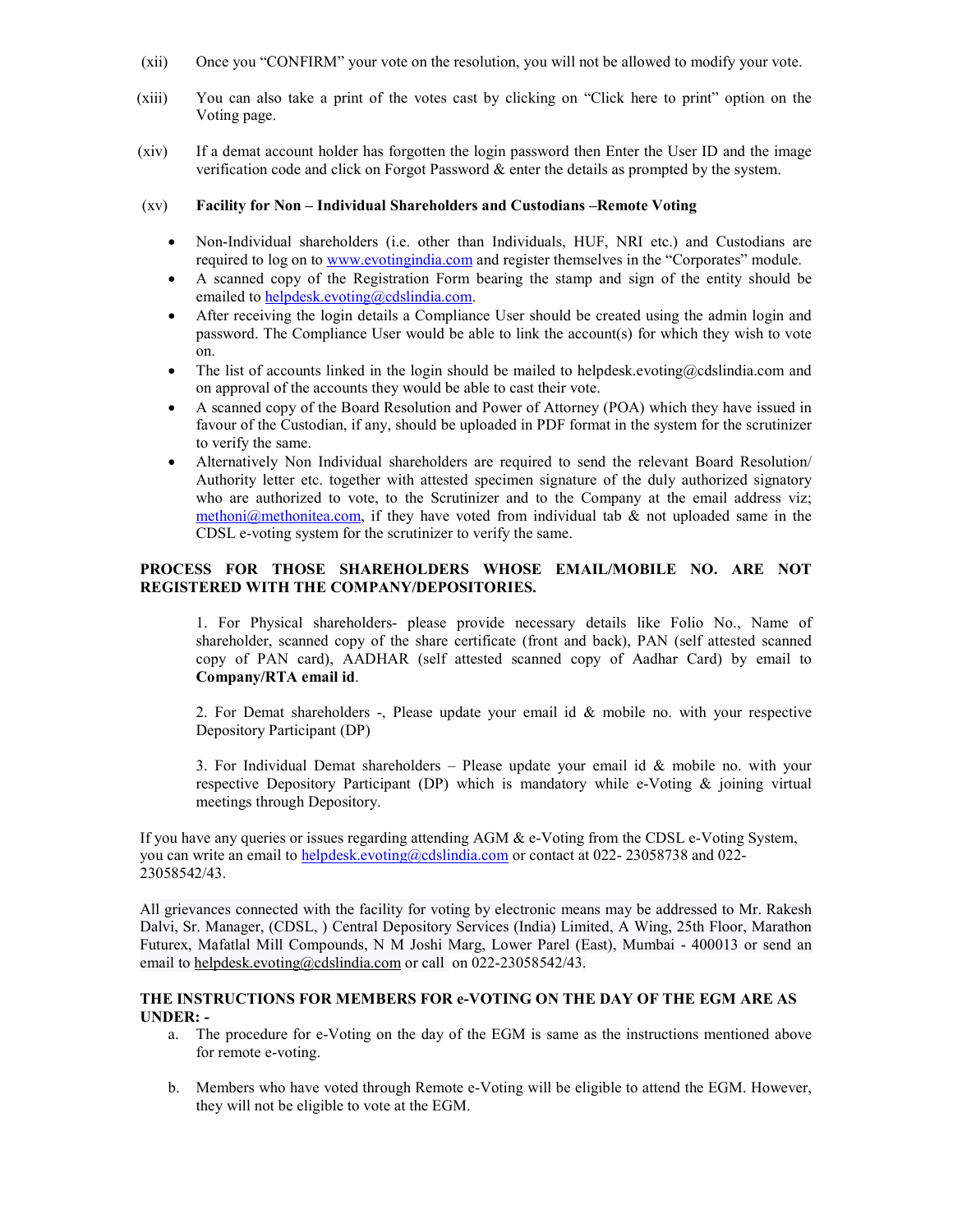c. The details of the person who may be contacted for any grievances connected with the facility for e-Voting on the day of the EGM shall be the same person mentioned for Remote e-voting.

### Other Instructions

- (i) Md. Shahnawaz, Practicing Company Secretary (Membership No. A21427, COP No.: 15076) has been appointed as the Scrutinizer to scrutinize the e-voting process in a fair and transparent manner. The Scrutinizer shall within a period not exceeding three (3) working days from the conclusion of the e-voting period unblocks the votes in the presence of at least two (2) witness not in the employment and make a Scrutinizer's Report of the votes cast in favour or against, if any, forthwith to the Chairman of the Company.
- (ii) The results shall be declared on or after the EGM of the Company. The results declared shall be placed on the website of The Methoni Tea Company Limited within two (2) days of passing of the resolution at the EGM of the Company and will be communicated to The Calcutta Stock Exchange Limited.
- (iii) After dispatch of the notice, any person who acquires shares of the Company and becomes member of the Company as on the cut-off date i.e. December 10, 2021 may obtain the login ID and password by sending an email to methoni@methonitea.com or helpdesk.evoting@cdslindia.com by mentioning their Folio No./DP ID and Client ID No. However, if you are already registered with CDSL for remote e-voting then you can use your existing user ID and password for casting your vote.
- (iv) The voting rights of a member shall be in proportion to his shares in the paid-up equity share capital of the Company as on the cut-off date of i.e. 10th December, 2021.
- (v) All documents referred to in the accompanying Notice and the Explanatory Statement shall be open for inspection at the Registered Office of the Company during normal business hours (9.00 am to 5.00 pm) on all working days except Saturdays, up to and including the date of the Extra Ordinary General Meeting of the Company.

# For The Methoni Tea Company Limited

RAJENDRA PRASAD BUBNA Whole-time Director DIN: 00180543

November 22, 2021 Regd. Office: 75C, Park Street, 1st Floor, Kolkata -700016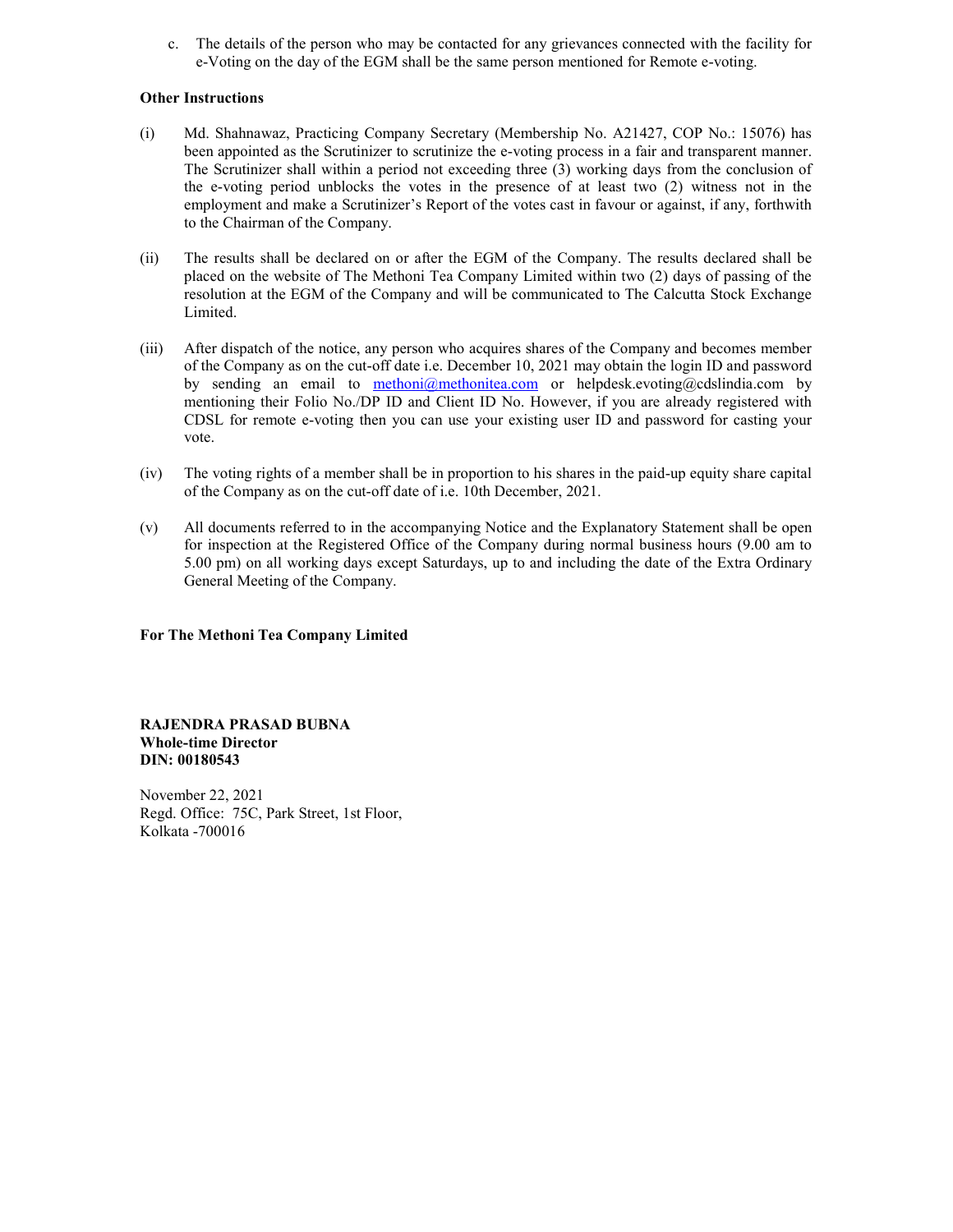# EXPLANATORY STATEMENT PURSUENT TO SECTION 102(1) OF THE COMPANIES ACT, 2013 FORMING PART OF THE NOTICE

### Item No. 1

### Increase the Authorised Share Capital of the Company and ament the Capital clause in the Memorandum of Association and Article of Association

At present the Authorised Share Capital of the Company is Rs. 50,00,000 (Rupees Fifty Lakhs Only) divided into 5,00,000 (Five Lakhs) equity shares of Rs. 10/- each out which paid up share capital of the Company is Rs. 40,80,000 (Rupees Forty Lakh Eighty Thousand Only) divided into 4,08,000 (Four Lakh Eight Thousand) equity shares of Rs.10/- each.

The Board of Directors of the Company in its meeting held on Monday, November 22, 2021 have proposed the issuance of 5,00,000 equity shares on preferential basis for the long term capital requirement of the company. So, in view of the proposed preferential issue of equity shares, the present Authorised Share Capital of the Company need to be increased from Rs.50,00,000/- to Rs.1,00,00,000/- by creation of additional 5,00,000 (Five Lakhs) equity shares of Rs. 10/- each. Further, in view of increasing the Authorised Share Capital it is also necessary to amend Clause 5 of the Memorandum of Association and Clause 4 of the Article of Association to reflect the increased the Authorised Share Capital from Rs.50,00,000/- to Rs.1,00,00,000/-.

As per the provisions of Sections 13 & 61 of the Companies Act, 2013, approval of the shareholders is required to be accorded for alteration in the Memorandum of Association and for increasing the Authorised Share Capital of the Company by way of passing a Special Resolution.

Accordingly, the Directors recommend the matter and the resolution set out under Item no. 1 for the approval of the Members by way of passing a Special Resolution.

Pursuant to Section 102 of Companies Act, 2013, The Board of Directors of the Company do hereby confirm that none of its Directors, Key Managerial Personnel and relatives thereof are interested, financially or otherwise in the aforesaid resolution.

### ItemNo.2

# Issuance of Equity Shares through Preferential allotment on Private Placement Basis to the persons / entity belonging to Promoters and public category

The Company is engaged in tea cultivation and manufacturing of tea. The operation of the Company requires adequate long term fund not only to meet the needs of growing business, but also to compete with large players. As business grows, capital requires to be augmented. The Company expects to continue its growth trajectory in medium to long-term. Availability of adequate capital is one of the key requirements for achieving this feat. Members may note that the Company is proposing to issue and allotment of 5,00,000 equity shares, the proceeds of which will be primarily used to meet the augment the operation of the Company, including longterm capital requirements for pursuing growth plans, working capital requirement and general corporate purposes.

Accordingly, the Board of Directors of the Company (the "Board") had pursuant to its resolution passed on November 22, 2021, subject to the consent of the members, approved the issue and allotment of up to 5,00,000 equity shares of face value Rs.10/- each ("Equity Shares") for cash at a price of Rs.152/- (including a premium of Rs.142/- per Equity Share), for an aggregate amount of Rs.7,60,00,000/- (Rupees Seven Crores and Sixty Lakhs), as determined by the Board in accordance with the pricing guidelines prescribed under the Securities and Exchange Board of India (Issue of Capital and Disclosure Requirements) Regulations, 2018 ("ICDR Regulations") as on the relevant date i.e. November 16, 2021, to the proposed investors in terms of ICDR Regulations. In terms of Sections 42 and  $62(1)(c)$  of the Companies Act, 2013 and Regulation 160 of the ICDR Regulations, approval of the members by way of a special resolution is required to issue the Shares on preferential basis.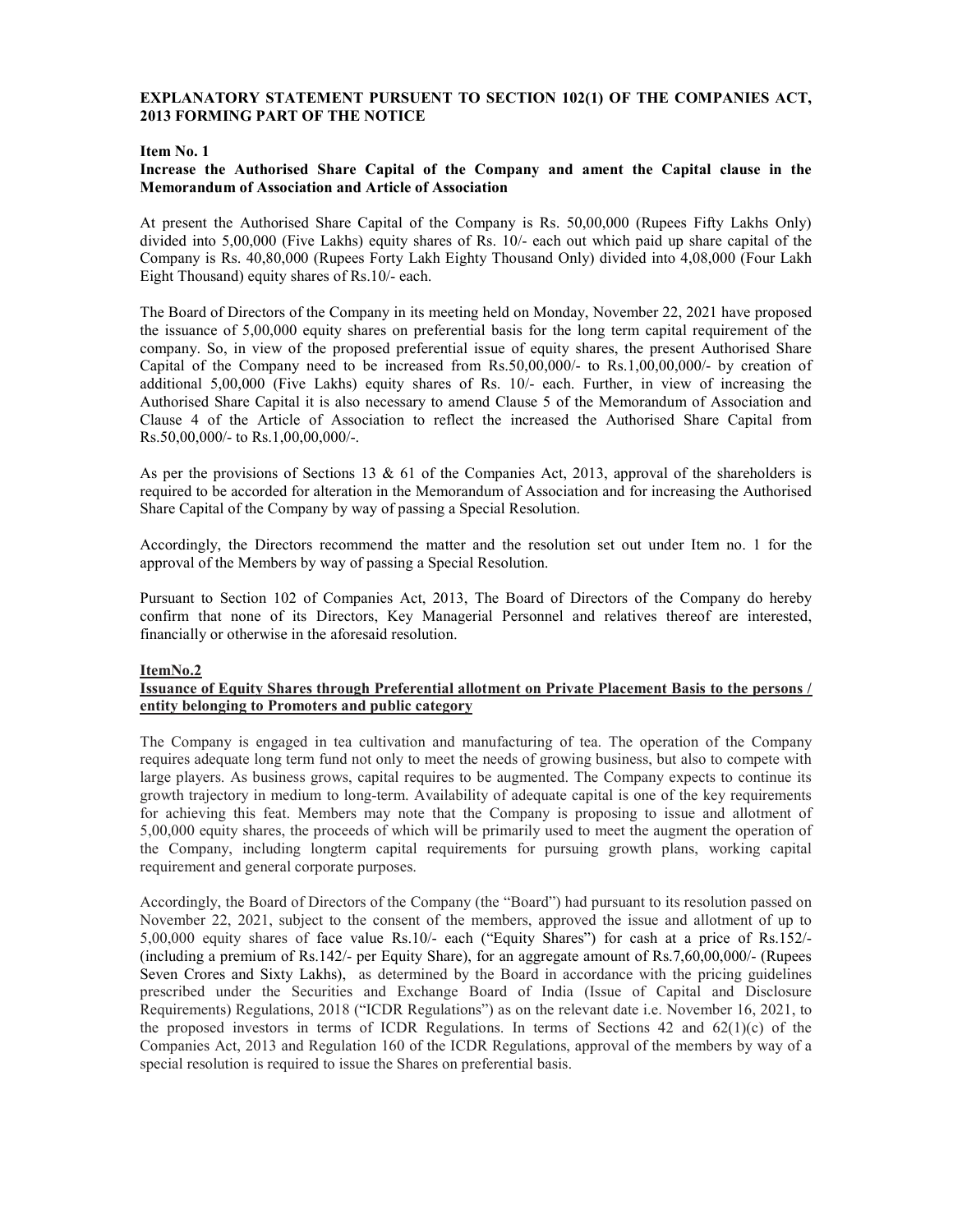# The relevant detail sand other material facts in connection there to are provided hereunder:

# 1. Object of the Issue

The Company proposes to issue and allotment of 5,00,000 equity shares, the proceeds of which will be primarily be used to meet the augment the operation of the Company, including long term capital requirements for pursuing growth plans, working capital requirement and general corporate purposes.

# 2. Size of the preferential issue

The Company proposes to offer, issue and allot, on preferential basis, up to 5,00,000 equity shares of face value Rs.10/- each ("Equity Shares") for cash at a price of Rs.152/- (including a premium of Rs.142/- per Equity Share), for an aggregate amount of Rs.7,60,00,000/- (Rupees Seven Crores and Sixty Lakhs).

# 3. Price of the preferential issue

The Company proposes to offer, issue and allot Shares each at an issue price of Rs.152/- as determined as per the pricing guidelines prescribed under the SEBI (ICDR) Regulations, 2018.

# 4. Basis on which the price of the preferential issue has been arrived at

The equity shares of the Company are listed on the Calcutta Stock Exchange Limited("CSE"). The equity shares are infrequently traded, thus, the issue prices is arrived at in accordance with the provisions of Regulation 165 of the SEBI (ICDR) Regulations, 2018. The price per Share has been arrived at take into account the valuation parameters including book value, comparable trading multiples, and such other parameters as are customary for valuation of shares of such companies.

The Company has obtained a valuation report dated November 22, 2021, form Mr. Manish Gadia, Registered Valuer, Regn. No. IBBI/RV/06/2019/11646, for the issue price.

# 5. Relevant date with reference to which the price has been arrived at

The relevant date as per the relevant provisions of Chapter V of the ICDR Regulations, 2018 for the determination of the said issue price for the Shares is November 16, 2021.

# 6. The class or classes of persons to whom the allotment is proposed to be made

The Shares pursuant to the preferential issue shall be allotted to the following Investor in the manner as recorded below:

| <b>Name of Allottee</b>                   | <b>Permanent Account</b><br>Number (PAN) | No. of<br><b>Shares</b> | Subscription<br>Amount (in Rs.) |
|-------------------------------------------|------------------------------------------|-------------------------|---------------------------------|
| Rajendra Prasad Bubna                     | AECPB9460K                               | 1,25,000                | 1,90,00,000                     |
| Anita Bubna                               | ADAPB2166K                               | 2,20,000                | 3,34,40,000                     |
| Monet Securities Pvt. Ltd                 | AABCM7058A                               | 4,000                   | 6,08,000                        |
| Gita Energy Generation Private<br>Limited | AADCG4583A                               | 1,51,000                | 2,29,52,000                     |
| Total                                     |                                          | 5,00,000                | 7,60,00,000                     |

# 7. Intention of the Promoters, Directors or Key Managerial Personnel to subscribe to the preferential issue.

Except Mr. Rajendra Prasad Bubna and Mrs. Anita Bubna, promoters, none of the Directors or key management personnel intend to subscribe to this offer.

# 8. Proposed time for completion of Preferential Allotment

The Company will complete the allotment pursuant to this preferential issue within a period of 15 (fifteen) days from the date when the shareholders' resolution approving this Preferential Allotment is passed. Where the allotment of the Shares is pending on account of pendency of any approval for the preferential issue/ for such allotment by any regulatory/ statutory authority, the allotment shall be completed within a period of 15 (fifteen) days from the date of receipt of such approval.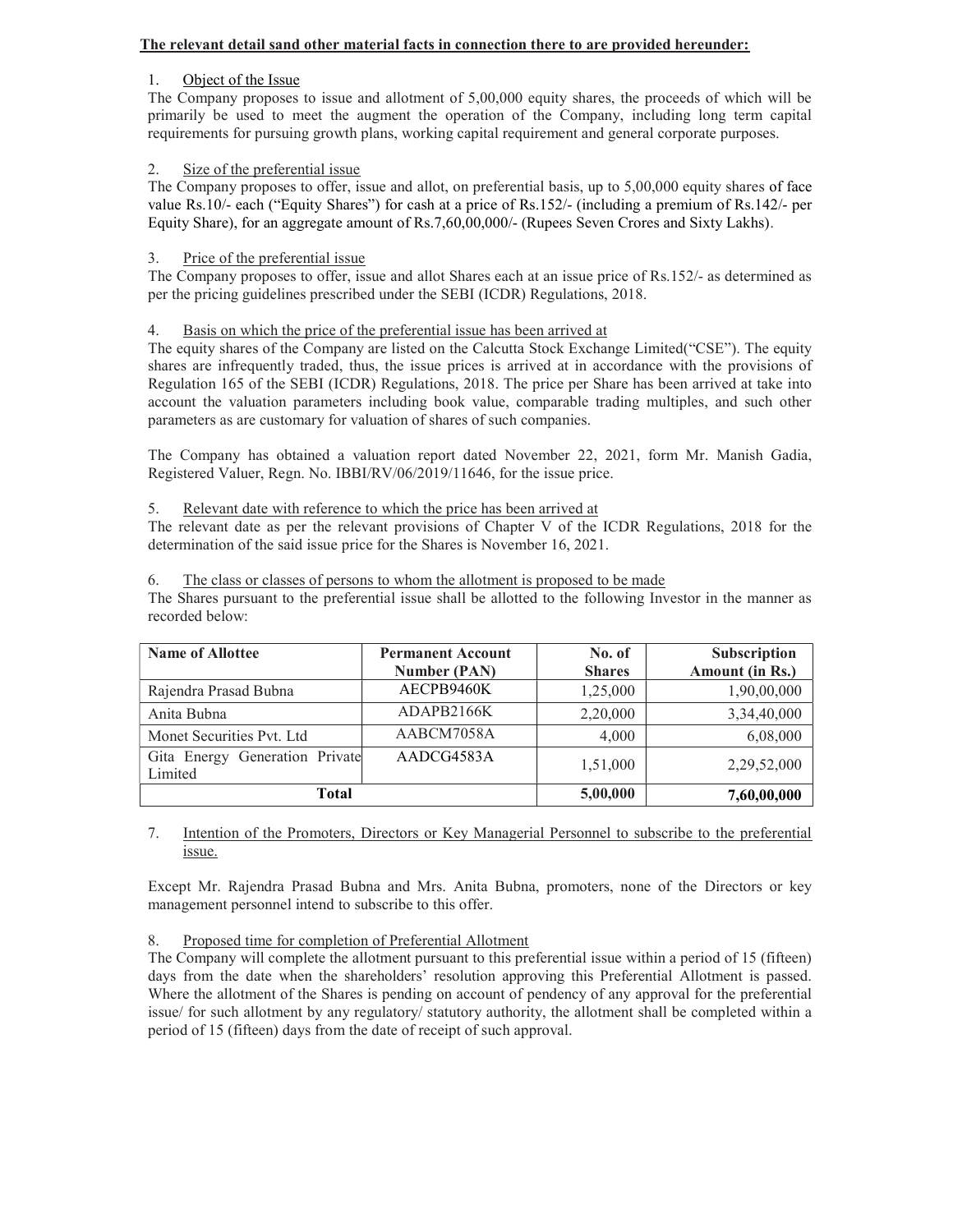9. Names of the proposed allottees and the percentage of post preferential issue capital that may be held by them

| <b>Particulars</b>                                  | <b>Pre-Issue</b><br><b>Shareholding</b> | <b>Pre-Issue</b><br>$\frac{0}{0}$ | <b>Allotment</b> | Post-Issue<br><b>Shareholding</b> | <b>Pre-Issue</b><br>$\frac{6}{9}$ |
|-----------------------------------------------------|-----------------------------------------|-----------------------------------|------------------|-----------------------------------|-----------------------------------|
| <b>Promoter</b>                                     |                                         |                                   |                  |                                   |                                   |
| Rajendra Prasad<br><b>Bubna</b>                     | 83,000                                  | 20.34                             | 1,25,000         | 2,08,000                          | 22.91                             |
| Anita Bubna                                         | 1,65,188                                | 40.49                             | 2,20,000         | 3,85,188                          | 42.42                             |
| Monet Securities Pvt.<br>Ltd                        |                                         |                                   | 4,000            | 4,000                             | 0.44                              |
| <b>Non Promoters</b>                                |                                         |                                   |                  |                                   |                                   |
| Gita Energy<br><b>Generation Private</b><br>Limited | $\overline{\phantom{a}}$                | -                                 | 1,51,000         | 1,51,000                          | 16.63                             |

The names of the Investor together with their post issue capital held with them will be asset out below:

10. Change in control if any, in the Company that would occur consequent to the preferential issue There will be no change in control of the Company pursuant to the proposed Preferential Allotment.

11. The number of persons to whom allotment on a preferential basis has been made during the year, in terms of number of securities as well as the price

During the current financial year 2021-22, the Company has not made any allotment of securities on preferential basis.

12. Pre and Post-Issue Share holding Pattern The Pre and Post-Issue Share holding Pattern of the Company is set out below:

| Sr.             |                                    |                              | Pre-Issue             |                       | <b>Post Issue</b>  |
|-----------------|------------------------------------|------------------------------|-----------------------|-----------------------|--------------------|
| No.             | Category                           | No. of shares<br>held        | % of share<br>holding | No. of shares<br>held | % of share holding |
| A.              | Promoter<br><b>Holding</b>         |                              |                       |                       |                    |
| 1               | Indian                             |                              |                       |                       |                    |
|                 | Individual                         | 2,48,188                     | 60.83                 | 5,93,188              | 65.33              |
|                 | <b>Bodies</b><br>Corporate         | $\qquad \qquad \blacksquare$ |                       | 4,000                 | 0.44               |
| Sub-total $(1)$ |                                    | 2,48,188                     | 60.83                 | 5,97,188              | 65.77              |
| $\overline{c}$  | Foreign<br>Promoters               | $\qquad \qquad \blacksquare$ |                       |                       |                    |
| Sub-total $(2)$ |                                    | 2,48,188                     | 60.83                 | 5,97,188              | 65.77              |
| $Total(A)(1+2)$ |                                    |                              |                       |                       |                    |
| <b>B.</b>       | <b>Non-Promoter</b><br>Holding     |                              |                       |                       |                    |
| 1               | Institutional<br>Investors         | 2,184                        | 0.54                  | 2,184                 | 0.24               |
| $\overline{2}$  | Non-<br>Institutional<br>Investors | 1,08,398                     | 26.57                 | 1,08,398              | 11.94              |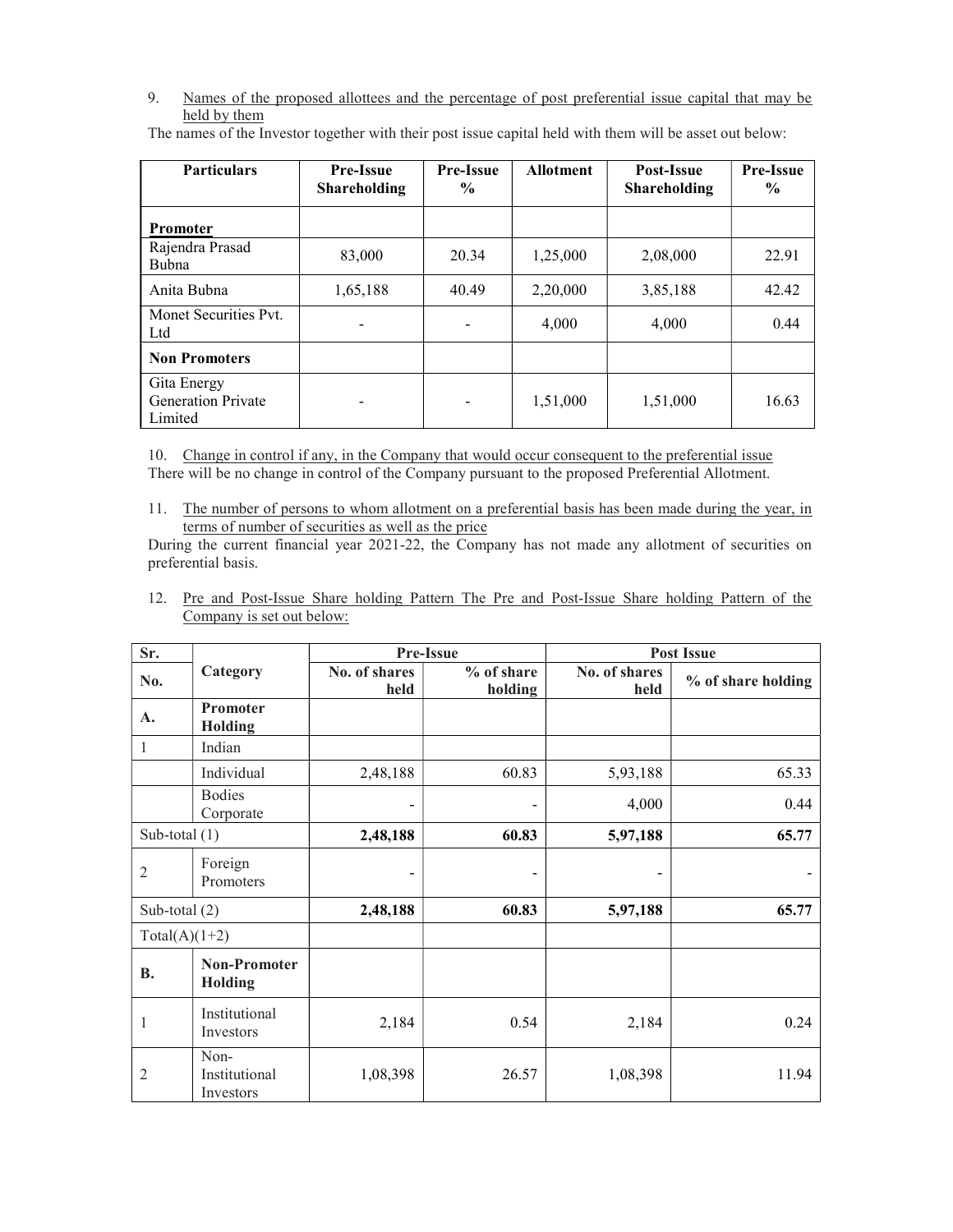| (i)               | Investor<br>Education and<br>Protection<br>Fund | 17,067          | 4.18  | 17,067   | 1.88   |
|-------------------|-------------------------------------------------|-----------------|-------|----------|--------|
| (ii)              | Private<br>Corporate<br><b>Bodies</b>           | 29,668          | 7.27  | 29,668   | 3.27   |
| (iii)             | Directors and<br>relatives                      | $\qquad \qquad$ | -     |          |        |
| (iii)             | Others                                          | 2,495           | 0.61  | 2,495    | 0.27   |
| (iv)              | Preferential<br>Allotment                       | -               |       | 1,51,000 | 16.63  |
| Total(B)          |                                                 | 1,59,812        | 39.17 | 3,10,812 | 34.23  |
| Grand Total (A+B) |                                                 | 4,08,000        | 100   | 9,08,000 | 100.00 |

## 13. Identity of the natural persons who are the ultimate beneficial owners of the Shares proposed to be allotted and / or who ultimately control the Investors

The natural persons who are the ultimate beneficial owners of the Shares proposed to be allotted and / or who ultimately control the Investors

| <b>Name of Allottees</b>               | Name of beneficial owners |
|----------------------------------------|---------------------------|
| Rajendra Prasad Bubna                  | Rajendra Prasad Bubna     |
| Anita Bubna                            | Anita Bubna               |
|                                        |                           |
| Monet Securities Pyt. Ltd              | Rajendra Prasad Bubna     |
| Gita Energy Generation Private Limited | Hari Choudhary            |

## 14. Contribution being made by the promoters or directors either as part of the preferential issue or separately in furtherance of objects

The 69.80% contribution in the proposed preferential issue is being made by promoters of the Company namely Mr. Rajendra Prasad Bubna, Mrs. Anita Bubna and Monet Securities Private Limited, and remaining 30.20% by a non-promoter group entity. No other promoter or director of the Company is making any contribution in their respective individual capacities.

# 15. Auditors' certificate

A certificate from the Statutory Auditors of the Company namely U S Agarwal and Associates, Chartered Accountants, as required under the SEBI (ICDR) Regulations, 2018, shall be made available on the day of the EGM on the web site of the Company viz www.methonitea.com.

# 16. Lock-in requirements

The Shares allotted pursuant to the preferential issue will be subject to applicable lock-in and transfer restrictions in accordance with the SEBI (ICDR) Regulations, 2018 as under:

| <b>Name of Allottees</b>  | <b>Category of allottees</b> | No. Shares to be<br>locked-in upto 3<br>years from<br>the<br>trading<br>date of<br>approval | No. Shares to be<br>locked-in upto 1<br>year from the date<br>trading<br>of<br>approval |
|---------------------------|------------------------------|---------------------------------------------------------------------------------------------|-----------------------------------------------------------------------------------------|
| Rajendra Prasad Bubna     | <b>Promoter Group</b>        | Nil                                                                                         | 1,25,000                                                                                |
| Anita Bubna               | <b>Promoter Group</b>        | 1,81,600                                                                                    | 38,400                                                                                  |
| Monet Securities Pyt. Ltd | <b>Promoter Group</b>        | 4,000                                                                                       | Nil                                                                                     |